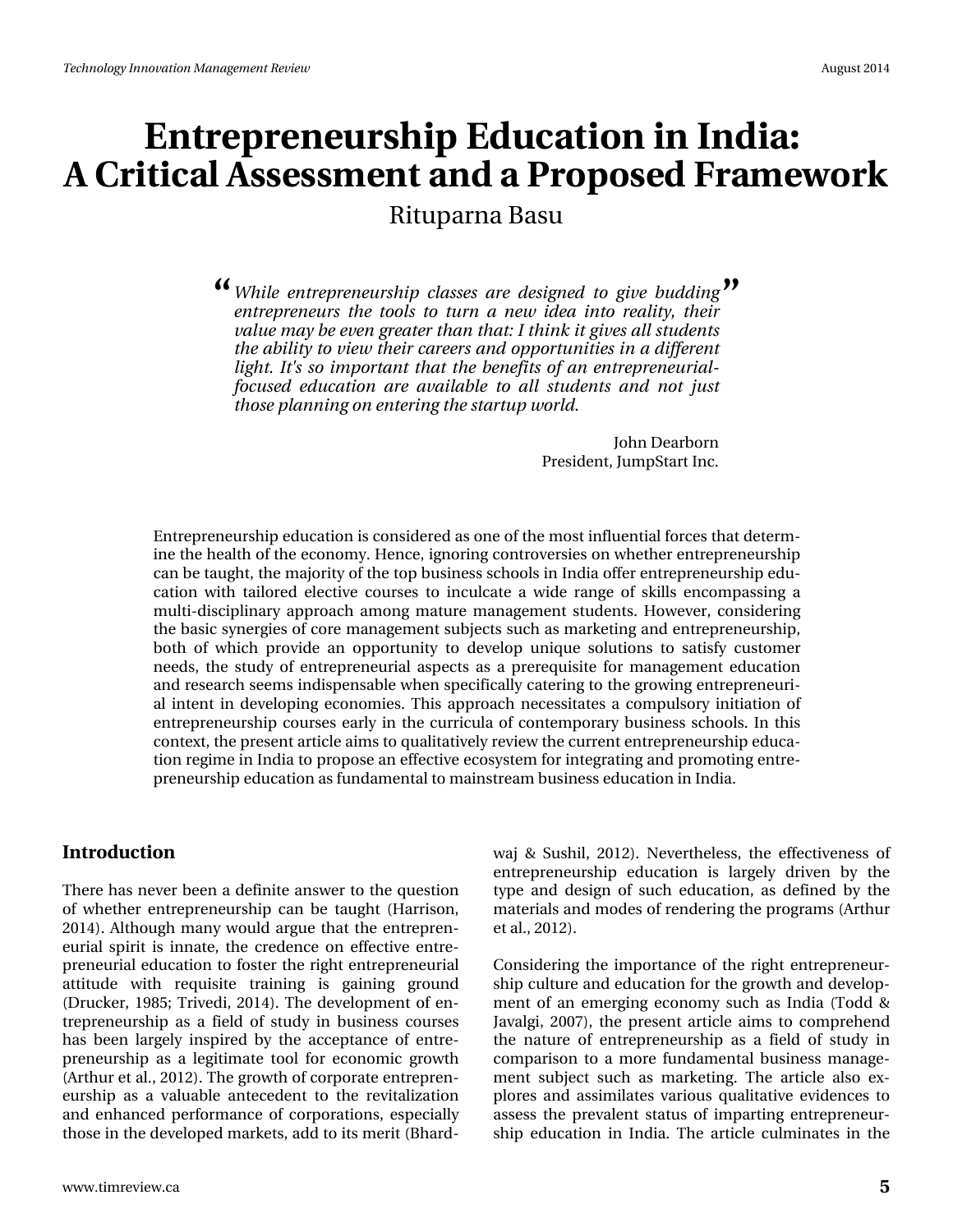## **Entrepreneurship Education in India**

*Rituparna Basu*

development of a proposed working framework for an effective entrepreneurship education ecosystem in India. More specifically, the article is structured to systematically explore the evidence base of concurrent practices in the country to map out a thematic system for fostering and promoting a sustainable entrepreneurial education system that can serve as a solid foundation for relevant business education in modern times.

#### **Entrepreneurship as a Field of Business Study: Synergies and Topical Relevance**

At the outset, it is important to note that, within the definition of entrepreneurship education, the focus is largely on the premise of higher education rather than that on educating entrepreneurs (Pittaway & Cope, 2007). Entrepreneurship as a domain of business education has an eclectic nature where the content is derived from diverse disciplines including those of strategy, finance, or marketing (Albornoz-Pardo, 2013). Given its cross-functional and cross-sectoral orientation (Venkatachalam & Waqif, 2005), the structure and content of the course is often faculty driven and is primarily aimed at the twin objectives of increasing the awareness of entrepreneurship as a career option and developing the understanding of the process of creating new business (Albornoz-Pardo, 2013).

For instance, despite the common propensity to reflect on entrepreneurship as more of practical than theoretical subject, a careful introspection reveals that the core concepts of marketing are intimately intertwined with those of entrepreneurship (Swami & Porwal, 2005). In fact, much of its basic subject design deals with elementary marketing concepts such as the philosophy of customer value (Drucker, 1985). Although this view makes the relevance of marketing knowledge a prerequisite for entrepreneurship education, the opposite could be equally true. The application of effectuate entrepreneurship thinking in the marketing discourse has significant strategic and critical marketing implications (Hultman & Hills, 2011). A metaphor of "the dancer and the dance" by McAuley (2011) clearly establishes the natural linkages between the disciplines of entrepreneurship and marketing. This finding strengthens the argument in favour of integrating entrepreneurship into the compulsory curricula for students of business management (Venkatachalam & Waqif, 2005). Concurrent exposure of business students to core courses in marketing or finance along with entrepreneurship would not only reinforce their cross-functional linkages, but would also ensure more synergistic learning from the very outset. This approach would also negate the possibility of excluding the pertinent coverage of entrepreneurial concerns and approaches in the content of related core courses from the very basic level of business education (Venkatachalam & Waqif, 2005). Thus, such initiation at earlier levels (Arthur et al., 2012) would put business thinking on an operative trajectory that could be more appropriate (Hultman & Hills, 2011) for determining the success of entrepreneurial or even corporate entrepreneurship practices (Swami & Porwal, 2005) in the long run.

#### **Entrepreneurship Education in India: A Contemporary Review**

Indeed, entrepreneurship education has truly earned a global status for itself, given that it now pursued with equal passion even in the developing countries (Arthur et al., 2012). Having established the idea of entrepreneurship as basic to business education and its synergies with the core curricula, it becomes imperative to delve into the reality of how entrepreneurship is taught specifically in an emerging economy such as India.

### **Methodology**

Owing to the dearth of data available on entrepreneurship education in Asia and more specifically in India, a qualitative case-based methodology was adopted to explore the prevalent regime of entrepreneurship education in the country. The purpose was two-fold:

- 1. To understand how entrepreneurship is integrated in the business school curricula of the top business schools in India
- 2. To understand the popularity of entrepreneurship as a field of study among students in Indian business schools

In-depth interviews with academic deans of 10 reputed business schools across India were conducted to collect the qualitative information. The business schools were selected from the top business schools in India, as listed by the popular press. The information given on the curricula or specifically relating to the popularity of the courses are confidential therefore the names the schools have not been disclosed here. However, the whole majority of the schools contacted (7 out of 10) are top-league schools, including several Indian Institutes of Management (IIMs) (see Box 1). The other three schools were emerging in nature (including a newer IIM), having been in operation for less than 10 years.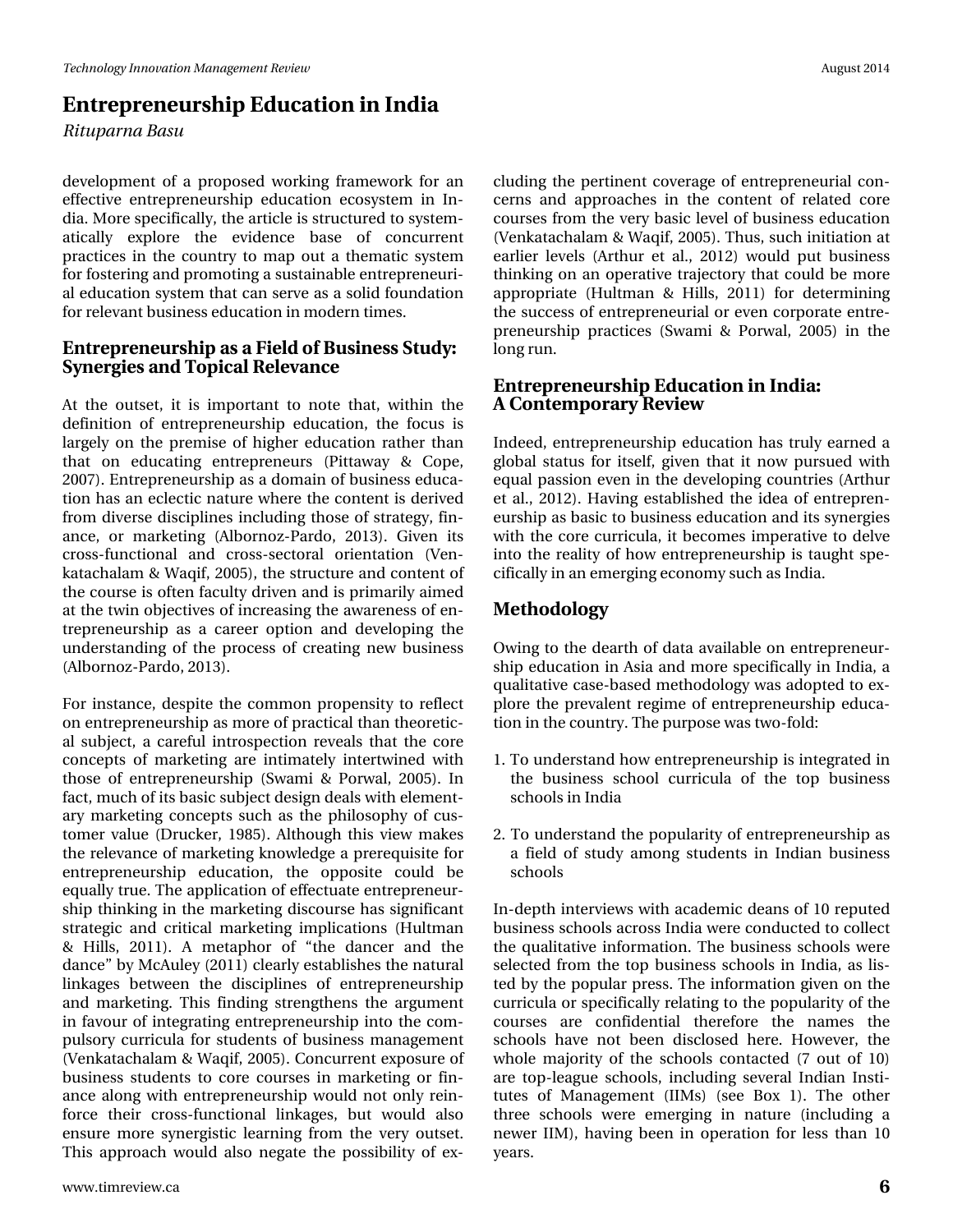# Hawuhsuhahxuvkis#Haxfdwirg#q#Laqid Ulwsdugd#Edvx

X gwuxf w. uhg#whohskr gh#gwhuylhz v#z huh#duulhg#xw#do0  $\sigma$  z lqj # shq0hqghg#hvsr qvhv#w # xhvwlr qv#xf k#dv=

- -#Grhv#ngwuhsuhghxuvkls#hdwxuh#q#rxu#exvlghvv0hgx0 f dwlr q#xuulf xoxp #dv#d#r xuvhB
- Kfrz#l∨#lw#qfrusrudwhg#q#wkh#xuulfxoxpB#n1j1/#Mqjdn# fr x wh# w#qrwB#Riihuhg#Jv#J#fruh# w#hohfwlyh#fr x whB#Lq# z klf k# hup #v# w# iihuhg B #
- —#Dssur{lp:dwho|#krz#p:dq|#wxghqww#sw#ru#hqwuhsuhq0 hx uvk Is#dv#dq#hohfwlyh#rx uvhB#
- #Z kdw#v#wkh#edvlf#shgdjrj|#wkdw#v#roorzhg#ru#wkh# frxwhB

#### Txdolwdwlyh#lqglqjv#dqg#qvljkw

Wkh#xddvdwlyh#uhvsrqvhv#urp#wkh#43#dvhv#vxjjhvvhg#d# odujhoj#xqlirup#dssurdfk#wr#lqfrusrudwlqj#dqg#ds0 sur df klqj #hqw.hsuhqhxuvkls#hgxfdwlrq#dfurw#uhsxwhg# exvighw#vfkrrov#iq#Lqgld#Dq#hqwuhsuhqhxuvkls#frxuvh# lv#xuuhqvo|#iihuhg#q#doo#exw#qh#i#wkh#vfkrrov1#Rxw#i# wkhvh#qlqh#vfkrrov#riihulqj#hqwuhsuhqhxuvkls#dv#d# fr x wh/#hljkw#duh#iihulgj#w#dv#dg#hohfwlyh#phdgw#ru#wkh# ilqdo#hdu#wxghqwr#Wkh#lqwodqfh#ri#dq#hphujlqj#exvl0 qhvv#vfkrro#riihulqj#lw#dv#d#fruh#frpsxovru|#frxuvh#iru# lw#lqdd#hdu#wxghqw#zdv#d#qrwdedn#ghsduwxuh#

Dowkrxjk#qh#ri#wkh#wkuhh#hphujlqj#exvlqhvv#vfkrrov#lv# riihulqj#hqwuhsuhqhxuvkls#dv#d#fruh#frpsxovru|#frxuvh# ir u#wk hlu#llqdo#hdu#wxghqw#dwsuhvhqw#rqh#ri#wkh#rwkhu# wzr#kdg#da.hdg|#wulhg#wkh#vdph#dssurdfk#lq#wkh#lqlwldd# wzr#|hduv#ri#lw#rshudwlrq#ehiruh#odwhu#pdnlqj#wkh# fr x uvh#dq#hdnfwlyh1#Z kldn#wz r#ri#wkh#wrs0dndjxh#vfkrrov# duh#iihulqj#wzr#u#pruh#hohfwlyh#frxuvhv#q#hqwuhsuhq0 hx wkls#h1j1#bdqwuhs uhqhx wkls%#bdqwuhs uhqhx uldc#lq0 dqf h%#%Hqwuhsuhqhxuldo#Wwdwhj |%#%Hqwuhsuhqhxuvkls# dqg#KU%#ru#hyhq#dq#xqfrqyhqwtrqdd#%Hqwuhsuhqhxuldd# Prwlydwlro,#Oderudwru|%/#wkh#uhww#ri#wkh#orw#fkrvh#wr#ri0 ihu#r qo| #r qh#hohf wlyh#dor qj #wkh#olqhv#ri#%Hqwuhsuhqhxu0 vkls%# u#%Hqwuhsuhqhxuvkls#dqg#Qhz#Yhqwxuhv%#

Ryhu#wkh#odvw#ilyh#| hduv/#dq#dyhudjh#ri#48(#ri#wkh#vwx0 ghqw#sxuvxlqj#d#srvv0judgxdvh#glsorpd#lq#pdqdjh0 p hqw#+SJGP,#kdyh#ehhq#rswlqj#iru#hqwuhsuhqhxuvkls# dv#dq#hohfwlyh#frxuvh/#zklfk#lv#udwkhu#orz#frpsduhg#wr# r wkhu#hdnfwlyhv1#Krzhyhu/#rqh#h{fhswlrq#lv#d#wrs0dndjxh# exvlqhvv#vfkrrd#wkdw#wuhdw#wkh#hqwuhsuhqhxuvkls#rxuvh# dv#d#sulrulw|#frxuvh#ryhu#rwkhu#hdnfwlyhv#wkdw#kdyh#orz# hqurophqw/#zkhuh#wkh#dyhudjh#fdq#ulvh#xs#wr#68(#ri#wx0 ghqww#rswlqj#iru#wkh#frxuvh#diwhu#gursslqj#rwkhu#hohfw0 lyh#frxuvhv#wkdw#doo#vkruw#ri#plqlpxp#fodvv#vl}h1#fru#d# Er {#1#Lqgldq#Lqvwlwxwhv#i#Pdqdjhphqw#

Fx uuhqvool /#vkh#fr x qvu|#k dv#46#Lqgldq#Lq vvlvxx vhv#ri# P dqdj hp hqw# +LLP v=# wiq| xuofrp 26: hoki, /# z klfk# duh# dxwrqrprxv#sxedf#qwlwxwhv#ri#pdqdjhphqw#hgxfd0 whrq#dqg#uhvhdufk1#AWkh#iluw#LLPv#zhuh#vhw#xs#lq#Fdo0 fxwd#dgg#Dkphgdedg#lg#wkh#|hdu#4<94#iroorzhg#e|# Edqj dor uh#dqg#Oxf nqr z #q#wk h# hdu#4<: 6#dqg#4<; 7#uh0 vshf wyho #Vhyhq#r i#wkh#qhz hu#LIP v#kdyh#ehhq#f uh0 dwhg#q#wkh#odvw#43#,hduv# ru#doo#wkh#LLPv/#wkh#odjvkls# frxuvh#lv#wkh#wzr0|hdu#Srvw#Judgxdwh#Glsorpd#lq# P dgdj hp hgw#+SJGP, /#z klfk#lv#wkh#irfxv#ri#wkh# suhvhqwww.g|1

vlqjoh #wrs0ohdjxh #vfkrro#riihulqj#pruh #wkdq#wzr#hohfw0 lyhv/#wkh#srsxodulw|#ri#wkh#frxuvhv#duh#pxfk#kljkhu/# z lwk#hqurop hqw#durxqg#93(#wr#3(#

Lq#whup v#ri#wkh#shgdjrj|/#wkh#irfxv#lv#rq#uhdolw|0edvhg# ohduqlqj#frpelqhg#zlwk#dfdghplf#nqrzohgjh#dfurw#doo# exvighw# fkrrov#

#### Wkh#Hqwuhsuhqhxuvkls#Hgxfdwlrq#Hfrv|whp #  $D \# r$  q f h swx do # udp h z r un

Wkh#Jwhudwxuh#qglfdwhv#wkdw#dowkrxjk#wkh#lqfdlqdwlrq#wr# sxuvxh#hqwuhsuhqhxuvkls#lv#frpsdudwlyho|#wwrqj#lq#Lq0 gld/#wkh#hgxfdwlrqdc#vxssruw#iru#lww#ghyhorsphqw#lv#wwloo# d#idu#fu|#iurp#wkh#djhqgd#+Udlfkdxgkxul/#5338,14Hqwuh0 suhqhxuvkls#wloo#kdv#d#orqj#zd|#wr#jr#lq#whupv#ri#hduq0 lqj#wkh#wolwxv#i#d#suhihuuhg#frxuvh#dprqj#pdqdjhphqw# wxghqw#lq#LqgId#Shukdsv/#wkIv#vvdwxv#dfw#dv#uhdvrq# har x j k # w #  $q\bar{q}$  # i i hu# have had hx wk ls # dv# dq # n { wd 0 f  $x \bar{u}$ ulfxodu#ru#fr0fxuulfxodu#surjudp#lq# wkh#pdmulw|#ri# wkh# frochjhv#dqg#xqlyhuvlwhv#q#Lqgld#AVkdqndu/#5345,1#

Vkdqndu#5345,#fodwlilhv#vl{#sulpdu|#rewdfolv#wr#whdfk0 lqj#nqwuhsuhqhxuvkls#q#Lqgld#dv=

414Ddf n# i#qwww.wlrqdd}dwlrq 514Odf n#i#qglj hqr xv#n{shulhqf h 614Odf n# i#wdlqhg#whdf khw 714 Akruw Whup #rf x v#q#uh v x ow 814Op Iwdwlr qv#z Iwk #shgdjrj| 91# /xemlfw#qrw#rqvlghuhg#dv#ruh

Hyhq#dw#wkh#wrs#qvwlwxwhv#q#Lqgld#wkdw#iihu#whfkqlfdd#u# pdqdjhphqw#hgxfdwlrq#zlwk#wkhlu#srsxodu#wxssruw#sur0 judp v#iru#wxghqw#hqwuhsuhqhxuvkls/#fdoohg#%hqwuhsuhq0 hx uvk ls#fhoov%#ru#%H0fhoov%#+Px wwxggl/#5345,/#wk h#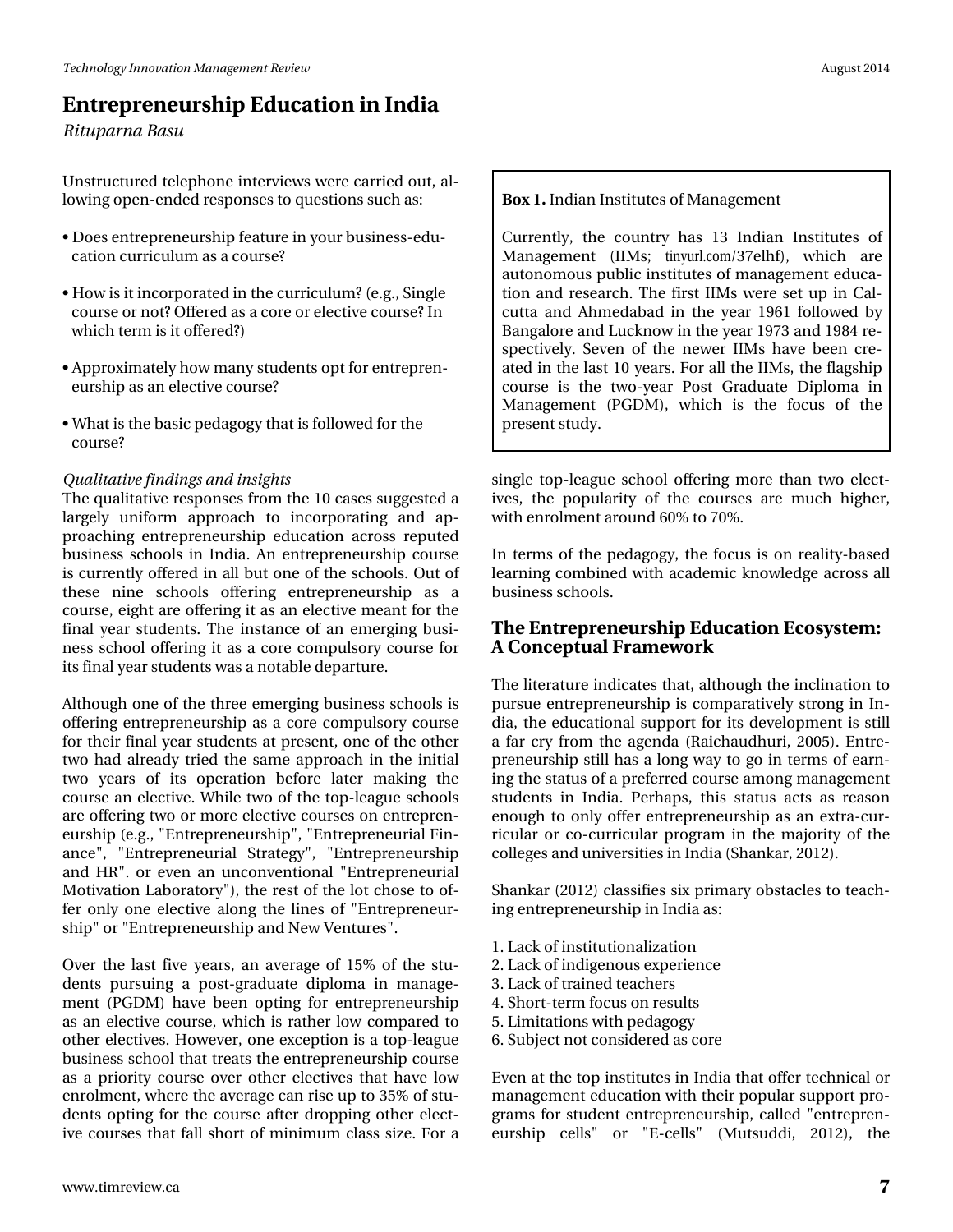## **Entrepreneurship Education in India**

*Rituparna Basu*

educational framework for inculcating the entrepreneurial spirits seems far from being satisfactory (Dutta, 2012). The contextual differences between developed and developing economies that necessitate the advance of indigenous standards for appropriate entrepreneurial education with relevant knowledge on related sociopolitical governance, infrastructure, unorganized competition, chronic shortages, or sensitivity to local culture adds to the concern (Bhardwaj & Sushil, 2012).

In the present scenario, the challenge is to outgrow the prevalent myopic treatment of entrepreneurship education and categorically shift the focus from its short-term objectives. The key is to develop entrepreneurship as a foundation course in business education, especially one that covers the managerial aspects of new ventures as well as corporate entrepreneurship or intrapreneurship. Given the obstacles of teaching or developing entrepreneurship in the realm of management education, the need for an effective entrepreneurial ecosystem seems to be the only solution. Hence, drawing insights from the literature and the qualitative evidence presented earlier in this article, the proposed diamond framework illustrated in Figure 1 is an attempt to develop a working structure for such an ecosystem.

The proposed diamond framework is based on qualitative evidence and expert opinions, which presuppose that the initiation of entrepreneurship as a core course does have the potential to drive the development and promotion of an effective entrepreneurship education ecosystem, particularly among management students in India. Such initiation, apart from encouraging the practice of entrepreneurship in the short run, should push the overall knowledge abstraction based on research and practice pertaining to the specific emerging economies. Such knowledge creation should in turn add to the pedagogical wealth, thereby increasing the rigour and effectiveness of the course that should lead to further development of entrepreneurship as a core discipline. Over time, the framework is designed to work as a virtuous cycle with an inherent regenerative character. Developments in entrepreneurship, in theory as well as in practice, will fuel its growth. Given that more practice would mean more instances of introspection, adding to the existing knowledge base and simultaneous development of the theoretical precision should be automatic. The framework works at both ends by pushing entrepreneurial intentions and pulling higher levels of knowledge creation to support the needs of a core business course.



**Figure 1.** The proposed diamond framework for an effective entrepreneurship education ecosystem in emerging economies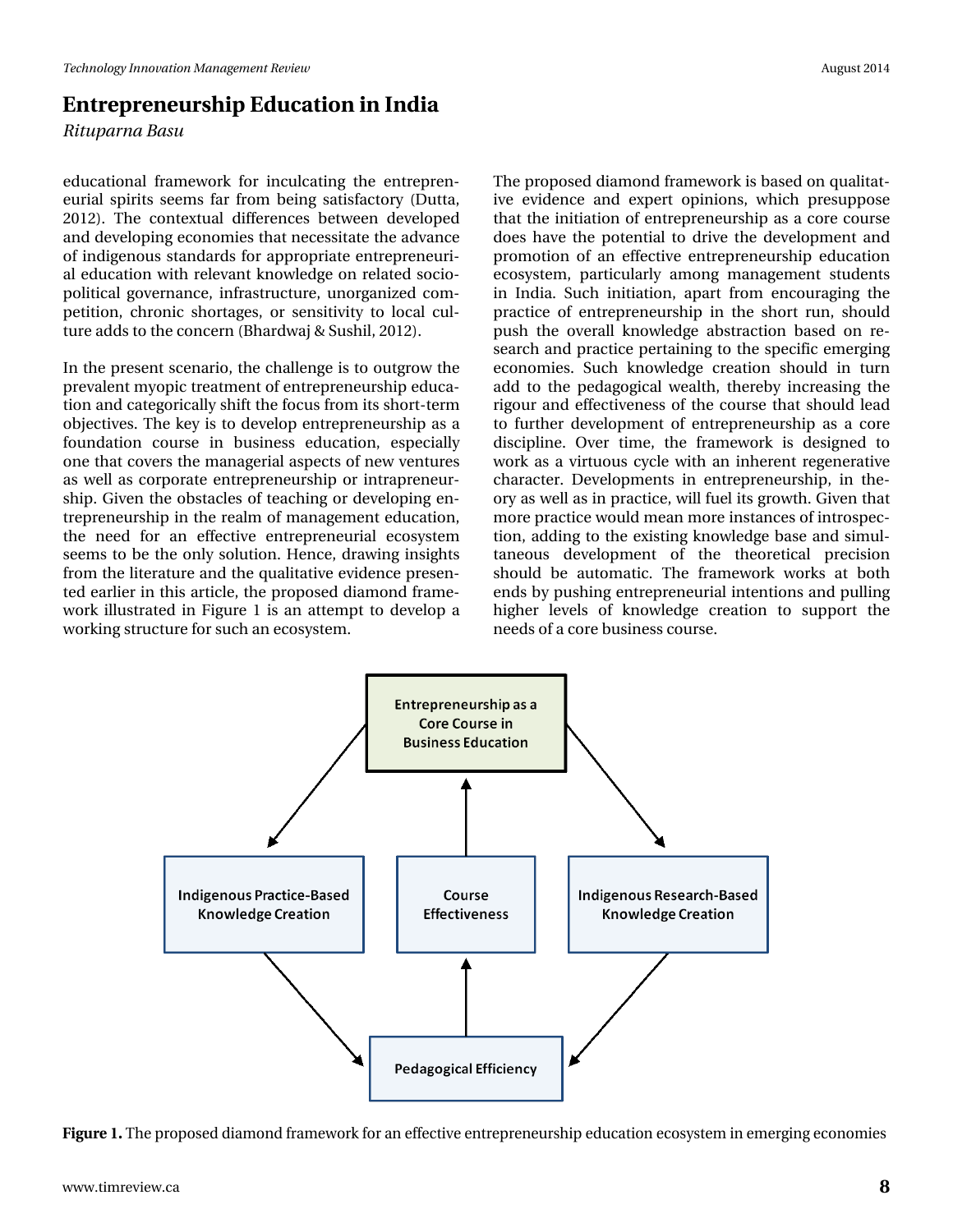## **Entrepreneurship Education in India**

*Rituparna Basu*

#### **Conclusion**

The growing reliance on entrepreneurship as an antecedent to sustainable economic growth in developing nations seems to have passed the test of time. Historically, the many cases of failure scoring over the relatively few success stories with respect to the practice of entrepreneurship across the globe establish that, at a micro level, simply motivating the spirit of entrepreneurship is just not enough. Sound knowledge on the ways and means of doing business coupled with the right perspectives on the practice of innovation and cutting-edge ideas increases the probability that we will hear more success stories about business ventures in this fiercely competitive domain.

In emerging economies such as India, there is an urgent call for the development and promotion of effective indigenous entrepreneurship education systems. Although entrepreneurship is a practice-driven subject, the need to supplement it with contemporary theoretical knowledge is of paramount importance. Furthermore, the synergies of entrepreneurship as a field of study with other fundamental business management courses, such as marketing, necessitate a framework for developing entrepreneurship as a core course for students of business management to ensure an integrated learning platform. The need to develop such a course with the purpose of introducing this platform at foundation levels becomes imperative under such circumstances. A framework for building this effective entrepreneurship education ecosystem is surely the need of the hour and it requires a greater focus on knowledge creation to support the framework.

Thus, this attempt to develop a working framework for an entrepreneurship education ecosystem in India, supported by preliminary inputs and evidence, should therefore be considered as a conceptual beginning to work out an improvised design with further validation of the concepts. Future research ideas to facilitate the adoption and further development of the framework with empirical results and confirmations will not only add to the existing research base on entrepreneurship but will also aid the policy makers of a developing nation.

#### **About the Author**

**Rituparna Basu** is Assistant Professor in Marketing, Retail, and Entrepreneurship at the International Management Institute in Kolkata, India. She earned her PhD in Management from the Indian Institute of Technology (IIT) Kharagpur. She holds a BSc in Economics from St. Xavier's College, Kolkata, and she received a gold medal for her MBA degree. Dr. Basu has over 10 years of industry-academia experience, and she has worked with some of the best-known media companies as well as a startup niche magazine in national sales and marketing profiles for around five years prior to joining IIT.

#### **References**

- Albornoz-Pardo, C. 2013. Is Business Creation the Mean or the End of Entrepreneurship Education? A Multiple Case Study Exploring Teaching Goals in Entrepreneurship Education. *Journal of Technology Management & Innovation*, 8(1): 1-10. http://dx.doi.org/10.4067/S0718-27242013000100001
- Arthur, S. J., Hisrich, R. D., & Cabrera, Á. 2012. The Importance of Education in the Entrepreneurial Process: A World View. *Journal of Small Business and Enterprise Development,* 19(3): 500-514. http://dx.doi.org/10.1108/14626001211250180
- Dearborn, J. 2012. The Unexpected Value of Teaching Entrepreneurship. *Huffington Post.* June 11, 2014: http://www.huffingtonpost.com/john-dearborn/entrepreneurship\_b\_1881096.html
- Drucker, P. F., & Drucker, P. F. 2007. *Innovation and Entrepreneurship: Practice and Principles.* Routledge.
- Dutta, S. 2012. Entrepreneurship and Global Competitiveness: A Study on India. *Indian Journal of Industrial Relations,* 47(4): 617- 33.
- Harrison, J. D. 2014. Can You Really Teach Entrepreneurship? *Washington Post.* June 11, 2014: http://www.washingtonpost.com/business/on-small-business/ can-you-really-teach-entrepreneurship/2014/03/21/ 51426de8-a545-11e3-84d4-e59b1709222c\_story.html
- Hultman, C. M., & Hills, G. E. 2011. Influence from Entrepreneurship in Marketing Theory. *Journal of Research in Marketing and Entrepreneurship,* 13(2): 120-125.
- Mutsuddi, I. 2012. Relevance of Entrepreneurship Cells in Technical Institutes and Business Schools. *The IUP Journal of Entrepreneurship Development,* 9(3): 58-71.
- Pittaway, L., & Cope, J. 2007. Entrepreneurship Education: A Systematic Review of the Evidence. *International Small Business Journal,* 25(5): 479-510. http://dx.doi.org/10.1177/0266242607080656